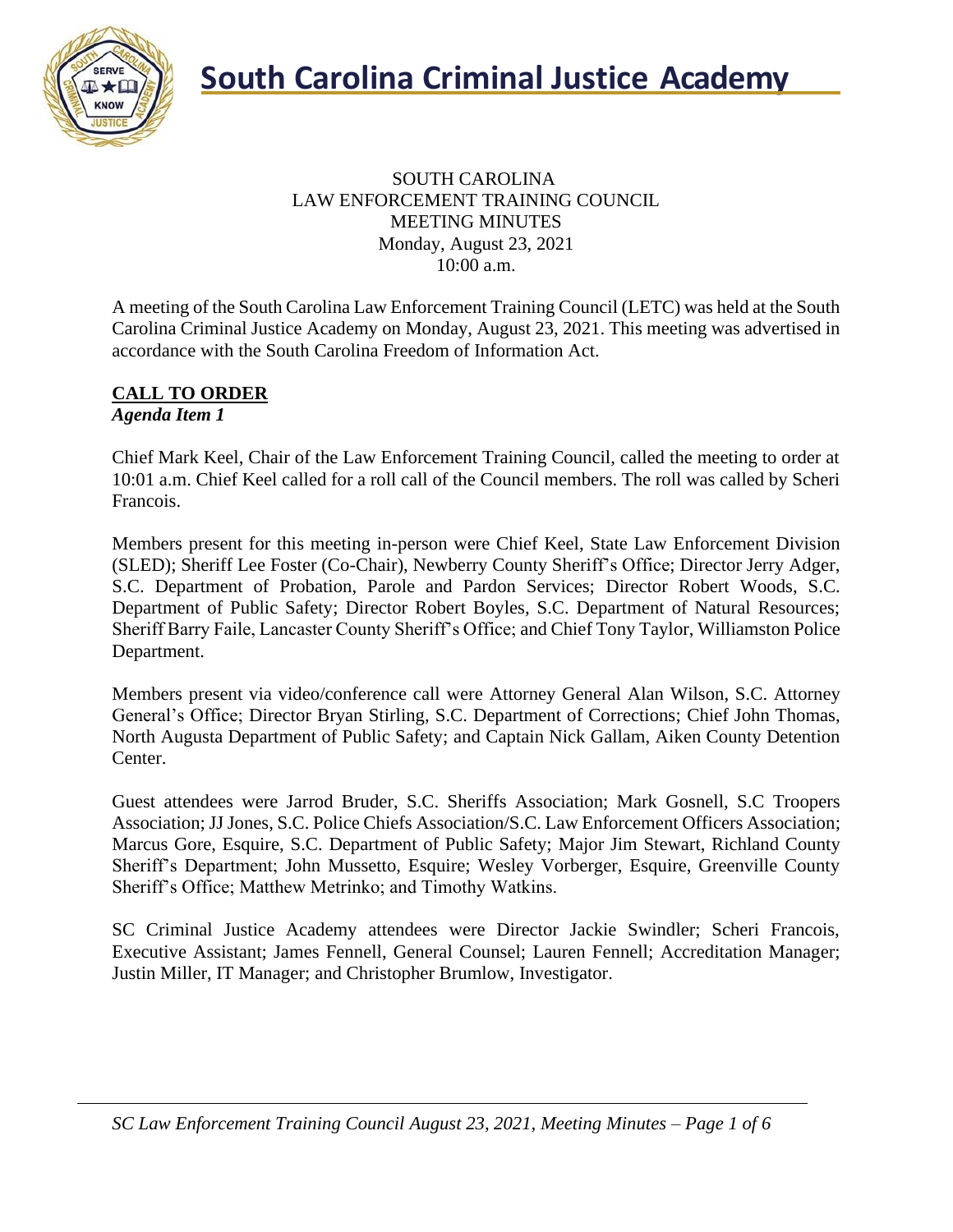

# **APPROVAL OF AGENDA**

*Agenda Item 2*

A motion to adopt the agenda was made by Sheriff Faile. And seconded by Director Woods. Council voted unanimously to adopt the agenda as presented.

# **APPROVAL FOR MEETING MINUTES**

## *Agenda Item 3*

A motion to approve the minutes of the July 21, 2021, meeting was made by Director Boyles and seconded by Sheriff Faile. Council voted unanimously to accept the meeting minutes as recorded.

# **DIRECTOR'S REPORT**

*Agenda Item 4*

# A. **General Counsel Report**

- Misconduct Cases

# **Tomas Santiago:** *2020-CJA-10-22 (Andrews PD))* **-**

**Summary:** Allegations of physical or psychological abuses of members of the public and/or prisoners, and misrepresentation of employment related information. **Request for Final Agency Decision.**

Hearing Officer recommended that Council:

- A. Issue its final agency decision, pursuant to S.C. Code Ann. Regs. 37-107 D., finding that the allegations of misconduct reported against Tomas Santiago by the Andrews Police Department have not been proven by substantial evidence; and
- B. Expunge within thirty (30) days of the final agency decision in this matter, pursuant to the requirements of S.C. Code Ann. § 23-23-150 (M), all evidence related to the allegations of misconduct filed against Tomas Santiago by the Andrews Police Department.

Director Woods made a motion to accept the recommendation of the Hearing Officer. Chief Taylor seconded the motion. Council voted unanimously to adopt the recommendation of the Hearing Officer to expunge all evidence related to the allegations of misconduct filed against Mr. Santiago by the Andrews Police Department within thirty (30) days of the Final Agency Decision.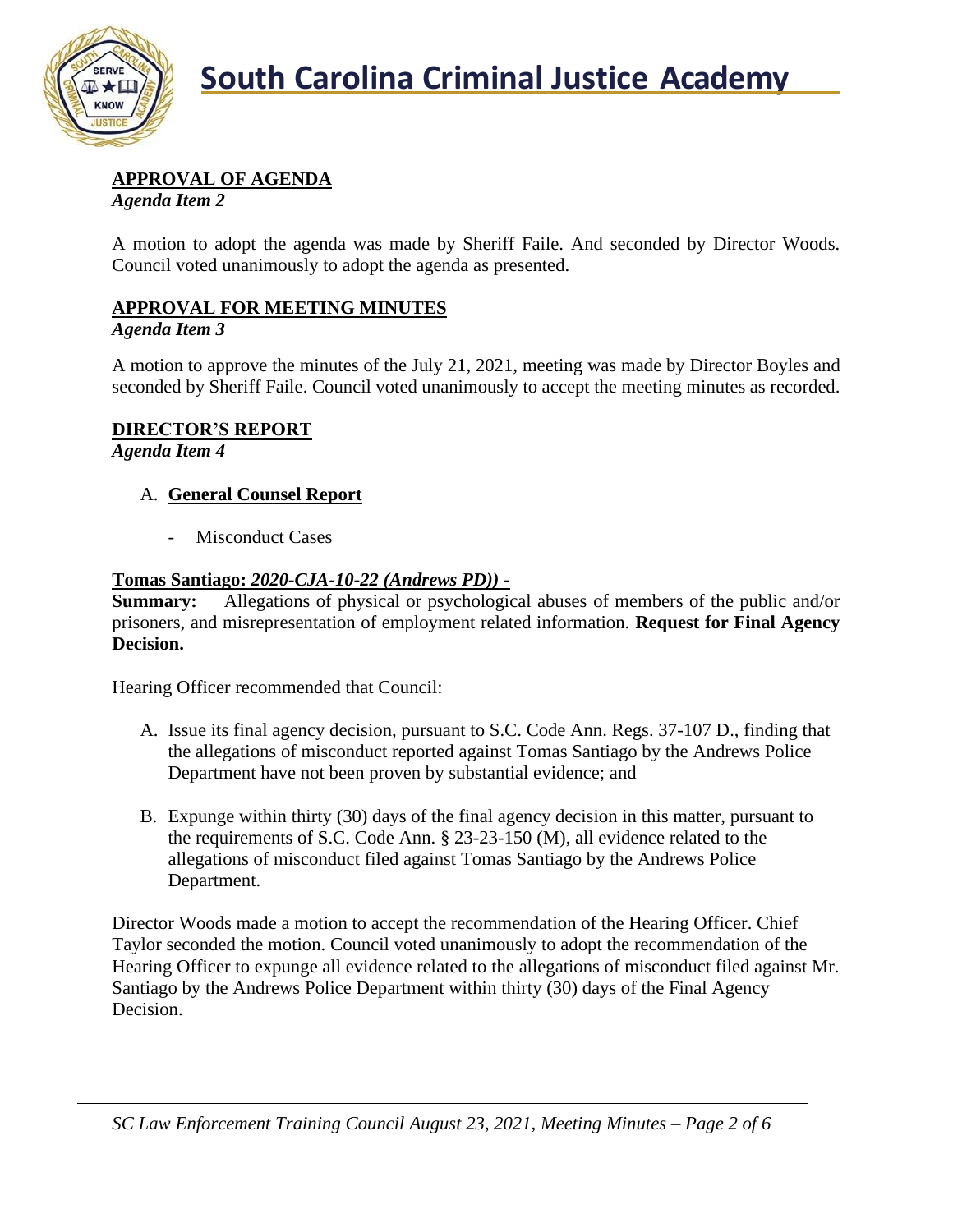

# **Timothy Watkins:** *2021-CJA-01-02 (Batesburg-Leesville PD.)***-**

**Summary:** Allegation of willfully making false, misleading, incomplete, deceitful, or incorrect information on a document, report, or form, except when required by departmental policy or by the laws of this State. **Request for Final Agency Decision.**

Hearing Officer recommended that Council:

- A. Issue its final agency decision, pursuant to S.C. Code Ann. Regs. 37-107 D., finding that the allegation of misconduct reported against Timothy N. Watkins by the Batesburg-Leesville Police Department has been proven by substantial evidence; and
- B. Impose such sanction as the Council in its discretion deems appropriate pursuant to its authority set forth at S.C. Code Ann. Regs. 37-108 A.

Timothy Watkins attended this meeting to speak on his own behalf and to answer any questions from Council, if applicable.

After hearing from Mr. Watkins, Director Woods made a motion that misconduct was not proven and to continue law enforcement eligibility for Mr. Watkins. Sheriff Foster seconded the motion.

Prior to the voting process Council had a brief discussion on the allegations against Mr. Watkins. After this discussion, Director Woods amended his motion to include further training to be completed within the first ninety (90) days of hire by a new agency. Council voted unanimously to adopt the motion and granted continued eligibility of law enforcement certification to Mr. Watkins with a requirement of additional training.

## **Matthew Metrinko:** *2020-CJA-05-06 (Greenville Co. SO) -*

**Summary:** Allegation of willfully making a false, misleading, incomplete, deceitful, or incorrect statement to a law enforcement officer, a law enforcement agency, or a representative of the agency, except when required by departmental policy or by the laws of this State. **Request for Final Agency Decision.**

Hearing Officer recommended that Council:

- A. Issue its final agency decision, pursuant to S.C. Code Ann. Regs. 37-107 D., finding that the allegation of misconduct reported against Matthew Metrinko by the Greenville County Sheriff's Office has been proven by substantial evidence; and
- B. Impose such sanction as the Council in its discretion deems appropriate pursuant to its authority set forth at S.C. Code Ann. Regs. 37-108 A.

Attorney John Musseto attended this meeting to represent Mr. Metrinko and to answer any questions from Council, if applicable.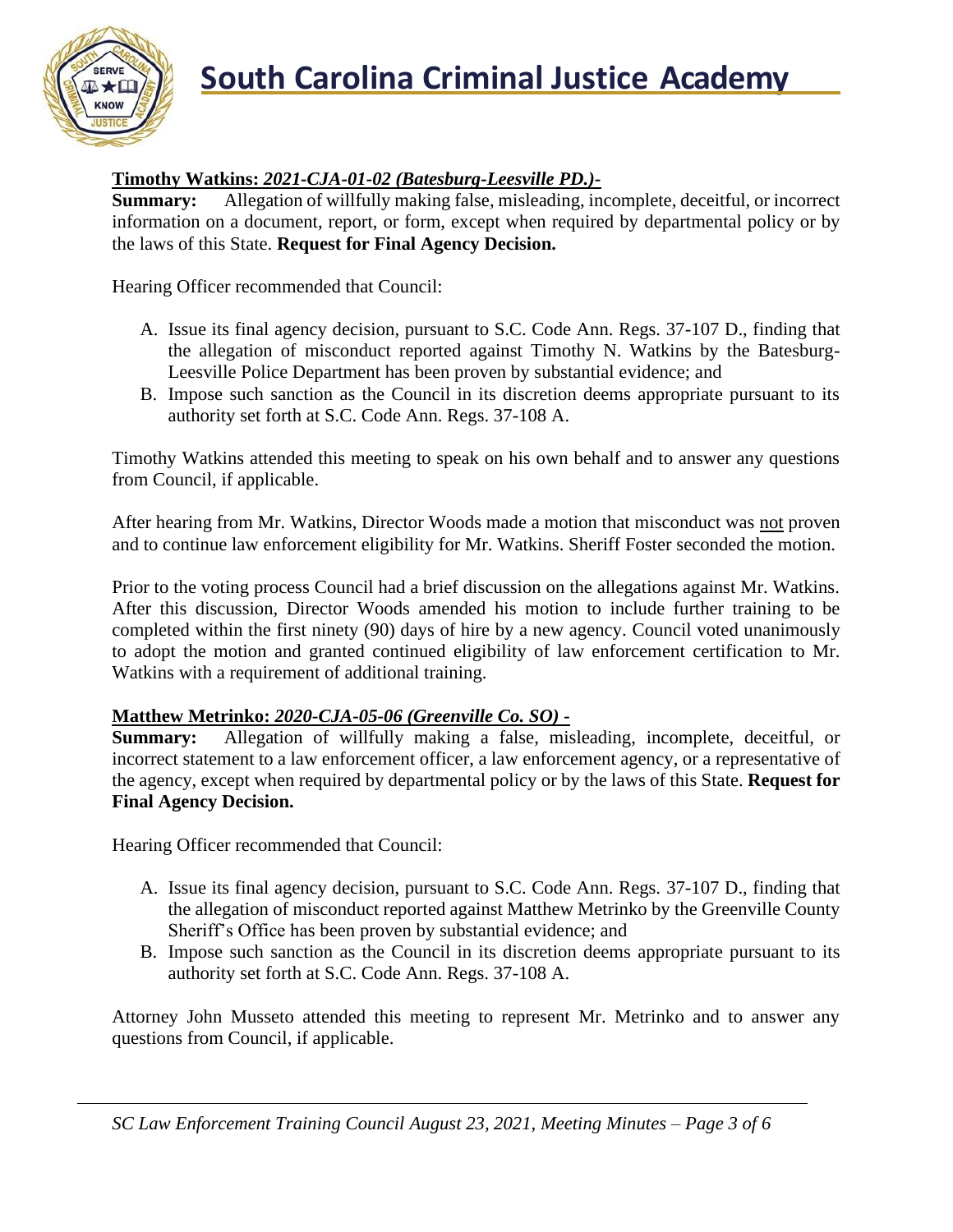

Mr. Metrinko attended this meeting to speak on his own behalf and to answer any questions from Council, if applicable.

Representing the agency, Wesley Vorberger attended this meeting to answer any questions from Council, if applicable.

After hearing from both attorneys and Mr. Metrinko, Director Adger made a motion that misconduct was proven by the Greenville County Sheriff's Office and to permanently deny Mr. Metrinko's eligibility for law enforcement certification. Sheriff Faile seconded the motion. Council voted unanimously to permanently deny Mr. Metrinko's eligibility for law enforcement certification.

## **Javon Reynolds:** *2020-CJA-12-10 (Spartanburg PD)***-**

**Summary:** Allegation of willfully making a false, misleading, incomplete, deceitful, or incorrect statement to a law enforcement officer, a law enforcement agency, or a representative of the agency, except when required by departmental policy or by the laws of this State. **Request for Final Agency Decision.**

Hearing Officer recommended that Council:

- A. Issue its final agency decision, pursuant to S.C. Code Ann. Regs. 37-107 D. finding that the allegation of misconduct filed against Javon Reynolds by the Spartanburg Police Department has been proven by substantial evidence; and
- B. Deny Javon Reynolds eligibility for certification as a law enforcement officer in the State of South Carolina, either permanently, for a specified period of time, or pursuant to such other conditions as may be deemed appropriate by Council, pursuant to its authority set forth at S.C. Code Ann. Regs. 37-108 A.

Director Boyles made a motion to permanently deny Mr. Reynolds' eligibility for law enforcement certification. Sheriff Faile seconded the motion. Council voted unanimously to permanently deny Mr. Reynolds' eligibility for law enforcement certification.

## **Blake Burton:** *2021-CJA-07-04 (Spartanburg County SO)* **–**

**Summary:** The South Carolina Law Enforcement Division notified the South Carolina Criminal Justice Academy that on July 5, 2021, the South Carolina Law Enforcement Division arrested Blake Barton of the Spartanburg County Sheriff's Office and charged him with Domestic Violence 2nd Degree. Information states Barton punched his wife in the presence of their juvenile child. No further information regarding this incident was available at the time of this meeting. **Request for Suspension.**

Sheriff Foster made a motion to temporarily suspend Mr. Burton's law enforcement certification. Director Woods seconded the motion. Council voted unanimously to temporarily suspend Mr.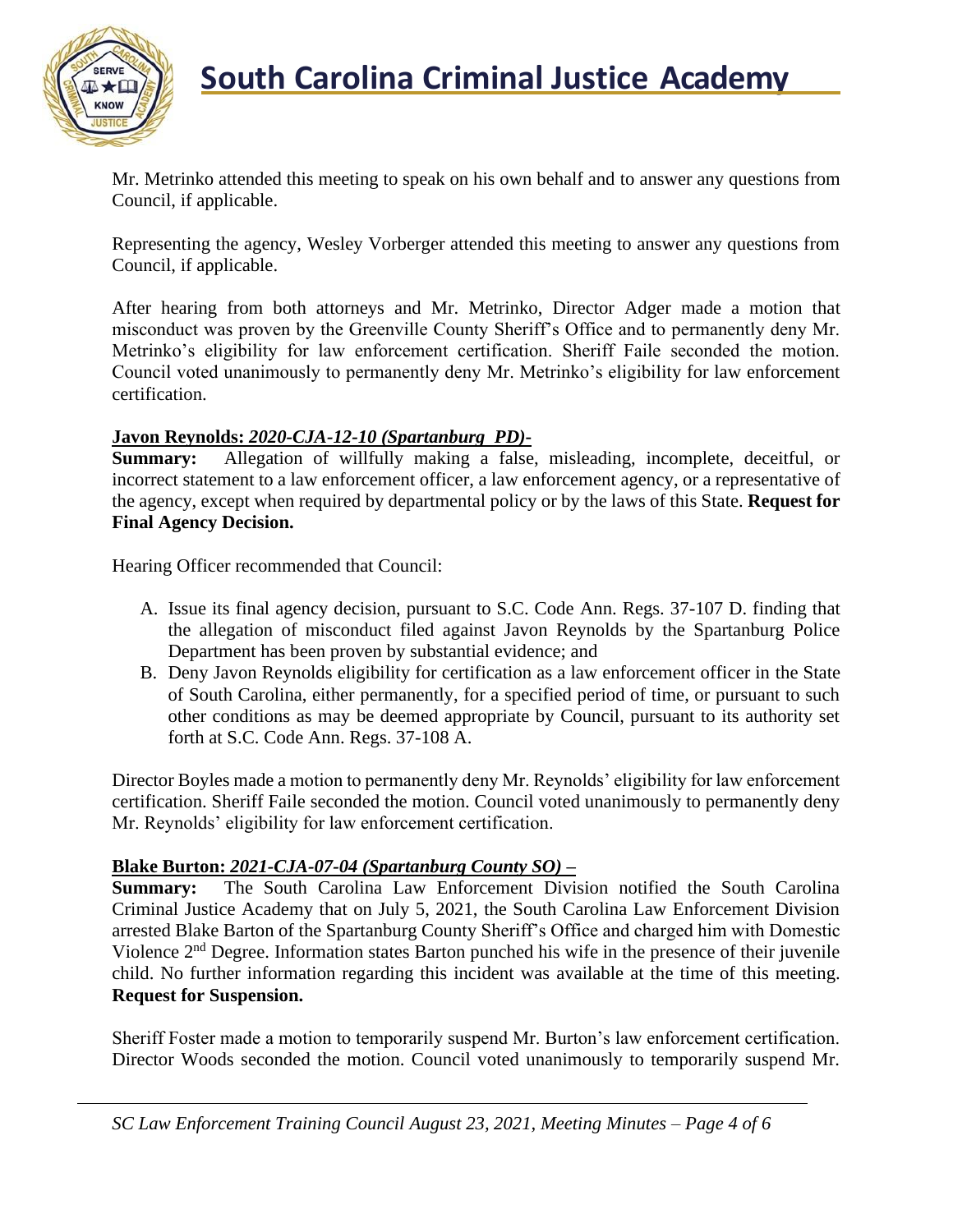

Burton's law enforcement certification pending the outcome of criminal charges. *Please note that Chief Keel recused himself from the voting process in this case.*

## **Da'Juan Shell:***2021-CJA-07-05 (Spartanburg PD)***-**

**Summary:** The South Carolina Law Enforcement Division notified the South Carolina Criminal Justice Academy that on July 7, 2021, the South Carolina Law Enforcement Division arrested De'Juan Shell of the Spartanburg Police Department and charged him with Domestic Violence 2nd Degree. Information states Shell was involved in a physical altercation and shoved the victim in the presence of their juvenile child. No further information regarding this incident was available at the time of this meeting. **Request for Suspension.**

Sheriff Foster made a motion to temporarily suspend Mr. Shell's law enforcement certification. Director Adger seconded the motion. Council voted unanimously to temporarily suspend Mr. Shell's law enforcement certification pending the outcome of criminal charges. *Please note that Chief Keel recused himself from the voting process in this case.*

## **Gilitra Ruff:** *2021-CJA-05-16 (Alvin S. Glenn Det. Ctr.***) –**

**Summary:** Documentation was forwarded to the South Carolina Criminal Justice Academy advising the charges against Ms. Ruff were dismissed and expunged from her record. The dismissal and expungement of the charges were as a result of successful completion of Pre-Trial Intervention. **Request for Reinstatement.**

Director Adger made a motion to reinstatement Ms. Ruff's law enforcement certification. Director Stirling seconded the motion. Council voted unanimously to reinstate Ms. Ruff's law enforcement certification.

# **Teresa Mims:** *No assigned case number (McCormick Co. Det. Ctr.) –*

**Summary:** Teresa Mims is a Class 2 Law Enforcement Officer candidate for the McCormick County Detention Center. The South Carolina Law Enforcement Division notified the South Carolina Criminal Justice Academy that Mims has two (2) convictions for Fraudulent Check; both of which occurred in 1999. Further information was requested regarding these incidents. Ms. Mims provided a letter providing the facts and circumstances surrounding these convictions which is attached herein. The McCormick County Detention Center Administrator also provided a letter of Character on Mims' behalf which is also attached. Mims has provided documentation that she is in the process of having these convictions expunged. **Eligibility Request.**

Sheriff Foster made a motion to grant Ms. Mims eligibility to receive law enforcement certification upon expungement of criminal charges. Sheriff Faile seconded the motion. Council voted unanimously to grant Ms. Mims eligibility to receive law enforcement certification upon expungement of criminal charges.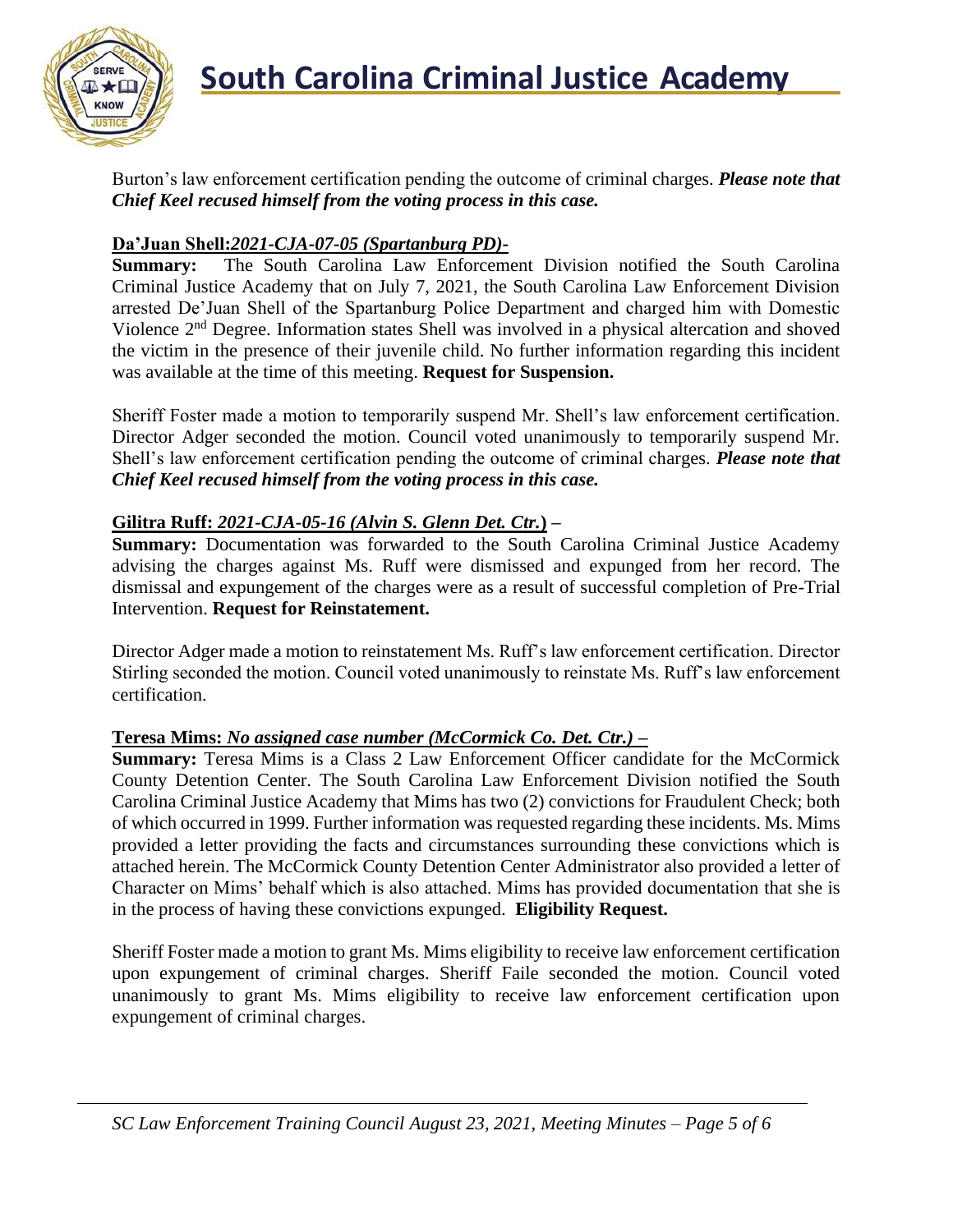

# B. **Director's Comments**

## Director Swindler

Director Swindler gave updates on classes, training and upcoming events at the Academy.

# **UNFINISHED BUSINESS**

*Agenda Item 5*

There was no unfinished business to discuss.

# **NEW BUSINESS**

*Agenda Item 6*

Director Swindler stated that a donor would like to give books to the Academy for staff and students for research and informational purposes and asked for approval from Council. Sheriff Foster made a motion that Academy could accept this donation. Director Boyles seconded the motion. Council voted to approve the acceptance of this donation.

Next, Director Swindler asked Council to consider approving the requirement of psychological examinations for new Reserve and Advanced Class 3 officers. Sheriff Faile made a motion to approve the requirement. Sheriff Foster seconded the motion. Council voted to approve the requirement of psychological examinations for new Reserve and Advanced Class 3 officers hired on or after September 1, 2021. **The notification to law enforcement agency heads is included with these minutes.**

#### **CLOSING REMARKS/AJOURNMENT** *Agenda Item 7*

When there were no more comments, Sheriff Foster made a motion to adjourn the meeting.

The meeting was adjourned at 11:10 a.m.

Respectfully submitted by:

Scheri E. Francois Executive Assistant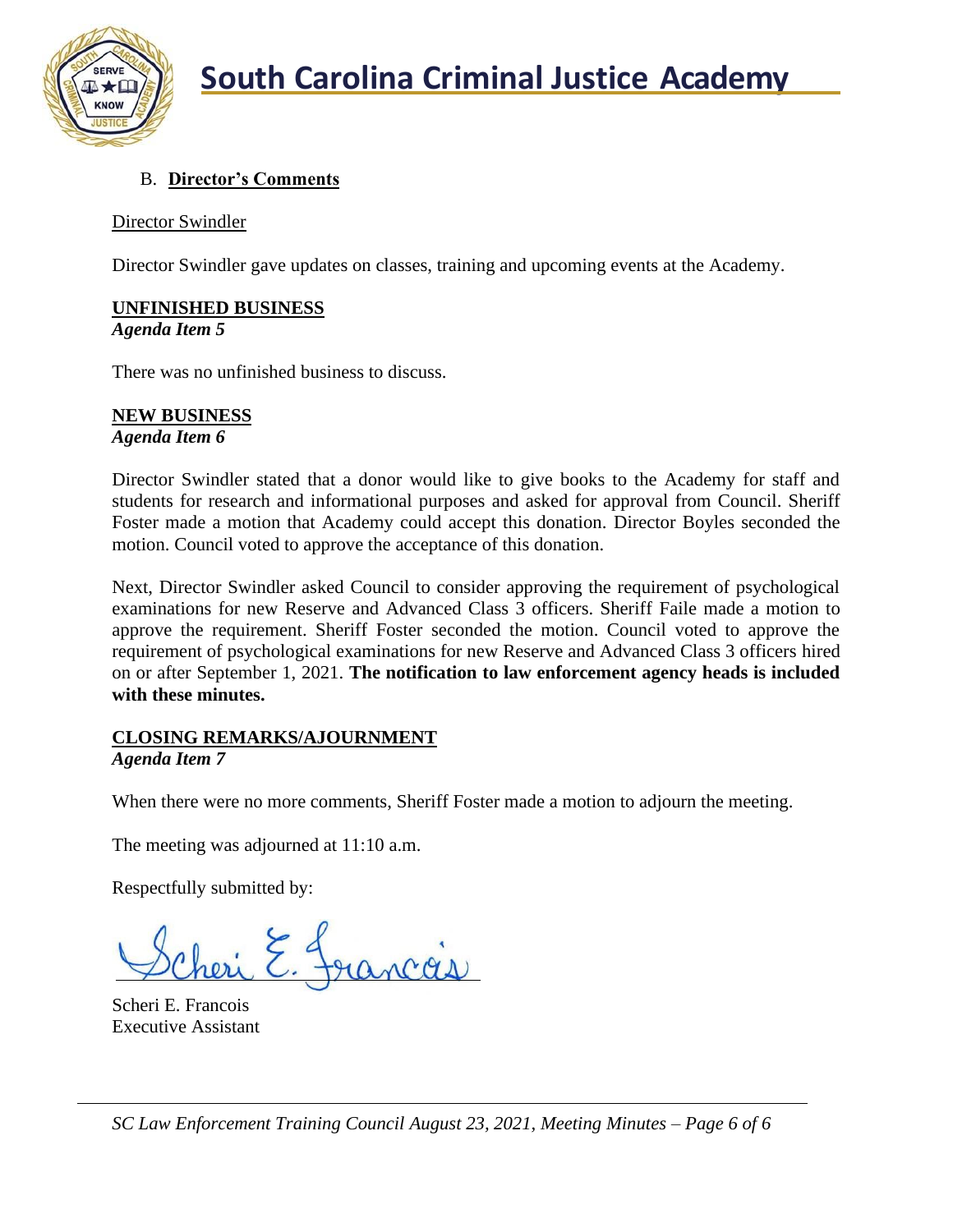

# **South Carolina Criminal Justice Academy**

August 24, 2021

To: South Carolina law enforcement agency heads and training officers

RE: Psychological evaluations for Reserve Officers and Advanced Class 3 Officers

Dear Agency Heads:

On August 23, 2021, the South Carolina Law Enforcement Training Council voted to make it mandatory that the Guidelines for Psychological Evaluation and Reimbursement, dated September 24, 2020, be applicable to candidates for the Reserve Officer program and candidates for Advanced Class 3 certification, who are hired on or after September 1, 2021. For your convenience, I have attached those guidelines. This requirement does not apply to Basic Class 3 candidates.

If you have any questions, please contact James M. Fennell, General Counsel, at 803-896-7722.

Sincerely, 2 Sundler 7

Lewis J. Swindler, Jr. Director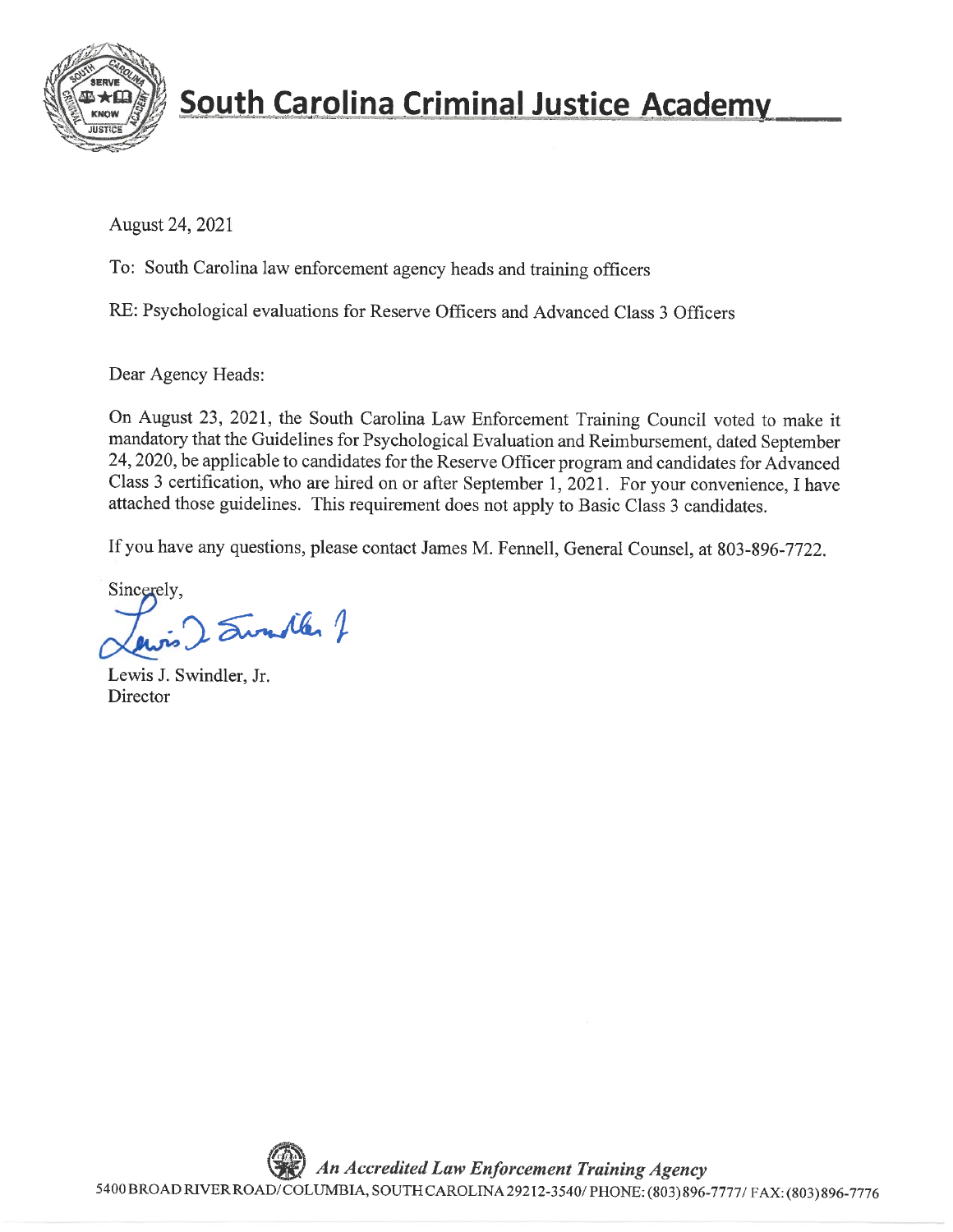#### South Carolina Criminal Justice Academy Guidelines for Psychological Evaluation and Reimbursement September 24, 2020

The South Carolina Criminal Justice Academy, under the direction of the Law Enforcement Training Council, has received legislative funding to implement psychological evaluations and screenings for all Basic Law Enforcement Class 1 candidates beginning January 1, 2018. The hiring agency sponsoring a candidate will be responsible for having the evaluation administered during the pre-employment phase of the hiring process. The Academy will reimburse the agency up to a maximum of \$350.00 for each valid evaluation. The Academy will only pay for one evaluation to be administered per individual. The Academy will not pay for evaluations for tenured Class 1 certified employees. All candidates registering for Class 1 certification training after January 1, 2018 must have a valid psychological evaluation in order to register if the hire date on their PCS is after October 1, 2017. The academy will begin funding evaluations October 1, 2017. Agencies submitting a PCS of hire form after October 1, 2017 must use the new PCS form which will have an attestation section for Psychological Evaluation Information.

The South Carolina Training Council and the Academy hopes that this initiative will be used by all Chiefs, Sheriffs and Directors of law enforcement agencies within the State as another tool during the selection and evaluation process of new law enforcement candidates.

Listed below are the minimum guidelines and procedures to be used with this process: Psychological Evaluation Guidelines: Minimum Criteria for ensuring standard practice is maintained with acknowledgement to the 2014 IACP "Pre-employment Psychological Evaluation Guidelines."

#### **Examiner Qualifications:**

- South Carolina licensed doctoral level Psychologist or other licensed mental health professional qualified to administer and interpret clinical psychological assessments of public safety or law enforcement personnel.
- Professionally competent in clinical assessment as well as the assessment of normal personality characteristics,  $\bullet$ skills, and abilities relevant to personnel selection.
- Trained and experienced in the provision of pre-employment psychological evaluation for public safety / law  $\bullet$ enforcement positions, and maintains continuing education and professional training.
- Familiar with the research literature available on psychological evaluation for public safety / law enforcement positions.
- Familiar with pertinent employment law impacting the conduct of pre-employment psychological evaluations (i.e. ADA, EEOC, GINA, etc.).
- Familiar with the minimum responsibilities, duties, working conditions and other psychologically relevant job  $\bullet$ requirements for public safety / law enforcement based along with specific requirements for the position of hire.
- $\bullet$ Must adhere to profession's ethical principals and standards of practice.

#### **Evaluation Process:**

- The psychological evaluation should include a human reliability interview with the candidate for a minimum of  $\bullet$ 30 minutes to provide relevant interpersonal and mental status information and to confirm and/or clarify psychological assessment scores, personal history, and other relevant information.
- The psychological evaluation should include a psychological assessment related to mental health stability and  $\bullet$ suitability factors. This assessment should have documented reliability, validity and other empirical evidence supporting their use in pre-employment evaluation of public safety / law enforcement applicants.
- The testing instrument should be a qualified test battery relevant to the client population which can be utilized  $\bullet$ to evaluate the suitability of the candidate and provide for relevant discussion during the interview process of the evaluation.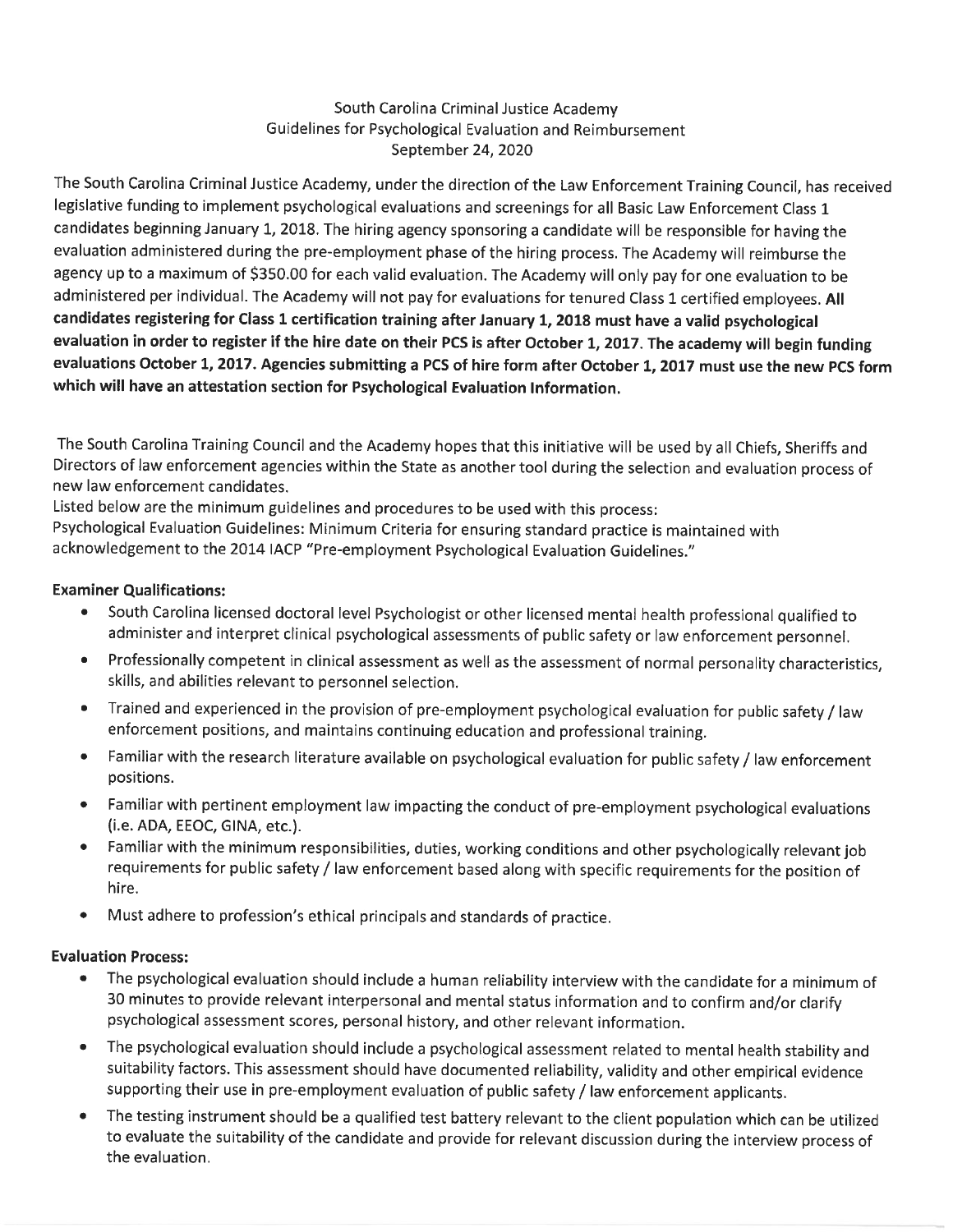- Detailed personal history to include family background, school, previous work, legal issues, finances,  $\bullet$ interpersonal relationship or substance use should be integrated into the test data in a standardized manner.
- Methods used to detect deception should be incorporated to validate the personal integrity of the candidate.  $\bullet$

#### **Evaluation Content:**

- The human reliability interview should cover developmental milestones, academic history, work history,  $\bullet$ psychological and substance use history, interpersonal relationships, legal history, coping skills, and management of financial responsibilities.
- The psychological evaluation should specifically address the following individual factors related to public safety /  $\bullet$ law enforcement employment:
- Freedom from any emotional or mental condition that might adversely affect the performance of law enforcement duties and responsibilities.
- Stress resilience and emotional stability to withstand the psychological demands in the position of a law  $\bullet$ enforcement officer.
- Interpersonal effectiveness  $\bullet$
- $\bullet$ Self-control /impulse control
- Decision-making ability  $\bullet$
- Respect for rules and authority  $\bullet$
- $\bullet$ Judgement
- Threat immunity  $\bullet$
- $\bullet$ Reasonable courage
- Self-awareness  $\bullet$
- Self-confidence  $\bullet$
- **Empathy and social awareness**  $\bullet$
- Integrity  $\bullet$
- Adaptability  $\bullet$
- Lack of personal bias  $\bullet$
- Motivation and drive for public safety  $\bullet$
- Dependability and reliability  $\bullet$
- $\bullet$ Initiative
- Ability to project appropriate assertiveness and authority  $\bullet$
- Ability to exert influence  $\bullet$
- Ability to deal with supervision and follow policy  $\bullet$

#### **Evaluation Report:**

 $\bullet$ The final psychological report should contain clear determination of the candidate's suitability and stability for public safety employment. The findings should be based on an integration of the test battery results, the psychological interview, background information and any agency specific requirements relevant to the preemployment assessment. Clinical diagnosis or psychiatric labeling should be avoided unless pertinent information is discovered. In all cases. The findings should focus on the candidate's ability to safely and effectively perform the essential job duties of public safety in law enforcement.

#### **Records:**

- Tests instruments, protocols, summary and final written reports are considered medical records and should be  $\bullet$ securely maintained in accordance with Federal, State and professional standards.
- Any final reports or information received by an agency through this process should be maintained by the agency ٠ in the individual's personnel file in accordance with the local records retention policy.